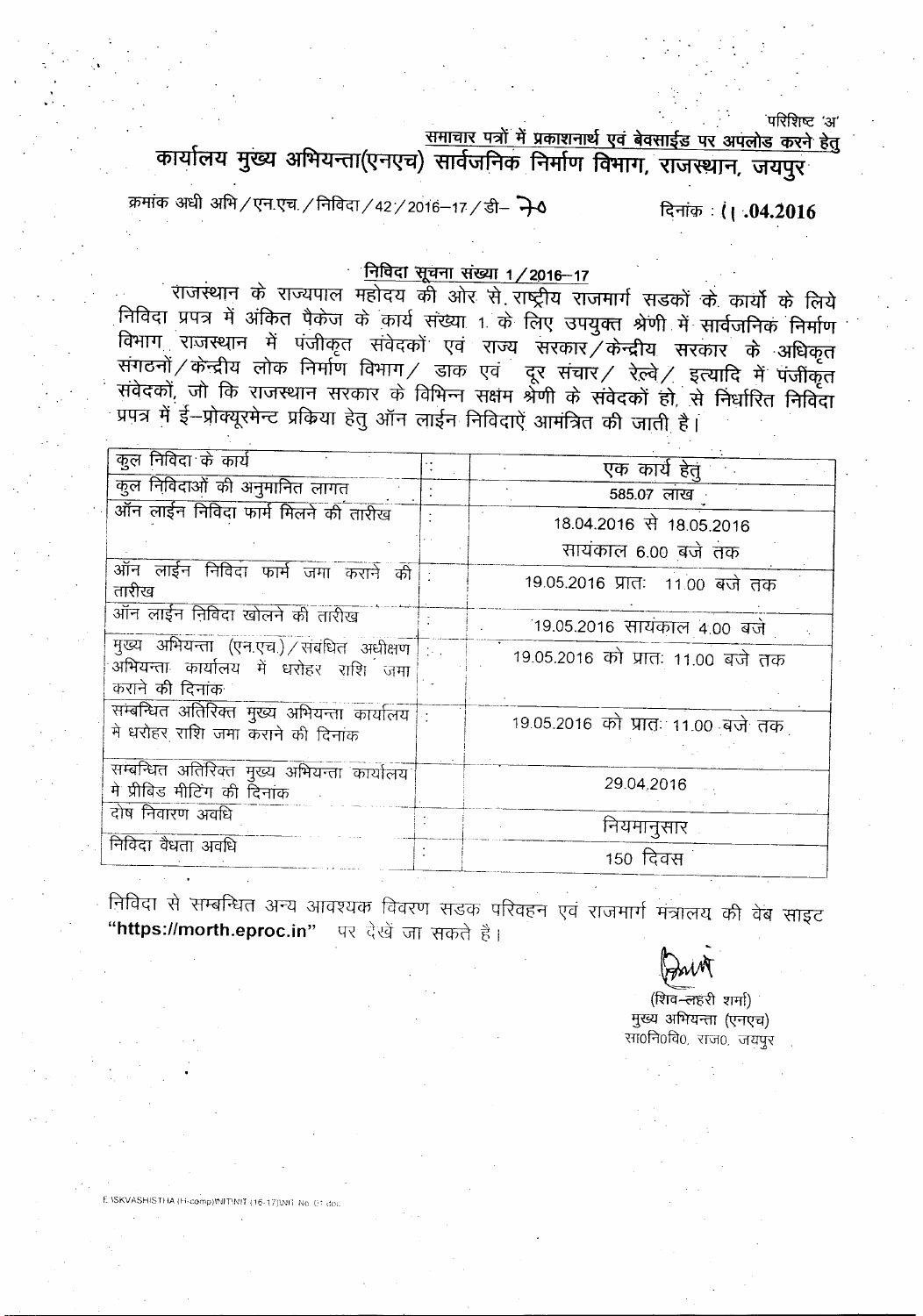## ापरिशिष्ट 'क')

For publication in News papers and upload on website

# OFFICE-OF THE CHIEF ENGINEER (NH) PWD RAJASTHAN JAIPUR  $\text{No.SE/NH/NT/42/2016-17/D-} \Rightarrow$  Dated: 1. 04.2016

#### NIT No.1 (2016·17)

The Chief Engineer (NH), PWD, Rajasthan, Jaipur on behalf of Governor of -Rajasthan, invites online bids for e-tendering process from Competent Class/category Contractors registered in Public Works Department and equivalent Class/category Contractors registered in Central/State Governments and their undertakings/Central Public Works Department/Post and Telegraph Department/Railway etc. for the construction of work at S.No. 1 including defect liability period mentioned in tender documents. -

| Total number of works in NIT                                                            |           | One Work                                        |
|-----------------------------------------------------------------------------------------|-----------|-------------------------------------------------|
| Total estimated cost of NIT                                                             |           | 585.07 Jacs                                     |
| On line tender downloading date                                                         |           | 18.04.2016 to 18.05.2016<br><b>Upto 6.00 PM</b> |
| On line tender Uploading date                                                           |           | 19.05.2016 Upto 11.00 AM                        |
| On line tender opening date in the office<br>of Concerned Additional Chief Engineer     |           | 19.05.2016 at 4.00 PM                           |
| Deposit of earnest money in the office of<br><b>CE(NH)/ Concerned NH Circle</b>         | $\bullet$ | 19.05.2016 Upto 11.00 AM                        |
| Deposit of earnest money in the office of<br><b>Concerned Additional Chief Engineer</b> | ٠         | 19.05.2016 Upto 11.00 AM                        |
| Pre-Bid meeting in the office of<br><b>Concerned Additional Chief Engineer</b>          |           | 29.04.2016                                      |
| Defect liability period as per rules                                                    |           | As per Rule                                     |
| <b>Bid validity</b>                                                                     |           | 150 Days                                        |

The complete details related to NIT may be seen/visit on Ministry of Road Transport & Highways website https://morth.eproc.in.

 $\triangleright$ ully (Shiv Lahari Sharma)

Chief Engineer (NH), PWD\_ Rajasthan, Jaipur.

ENSKVASHISTHA (H-comp)(NIT)(NIT)(16-17)(NIT) No. 21 doc

..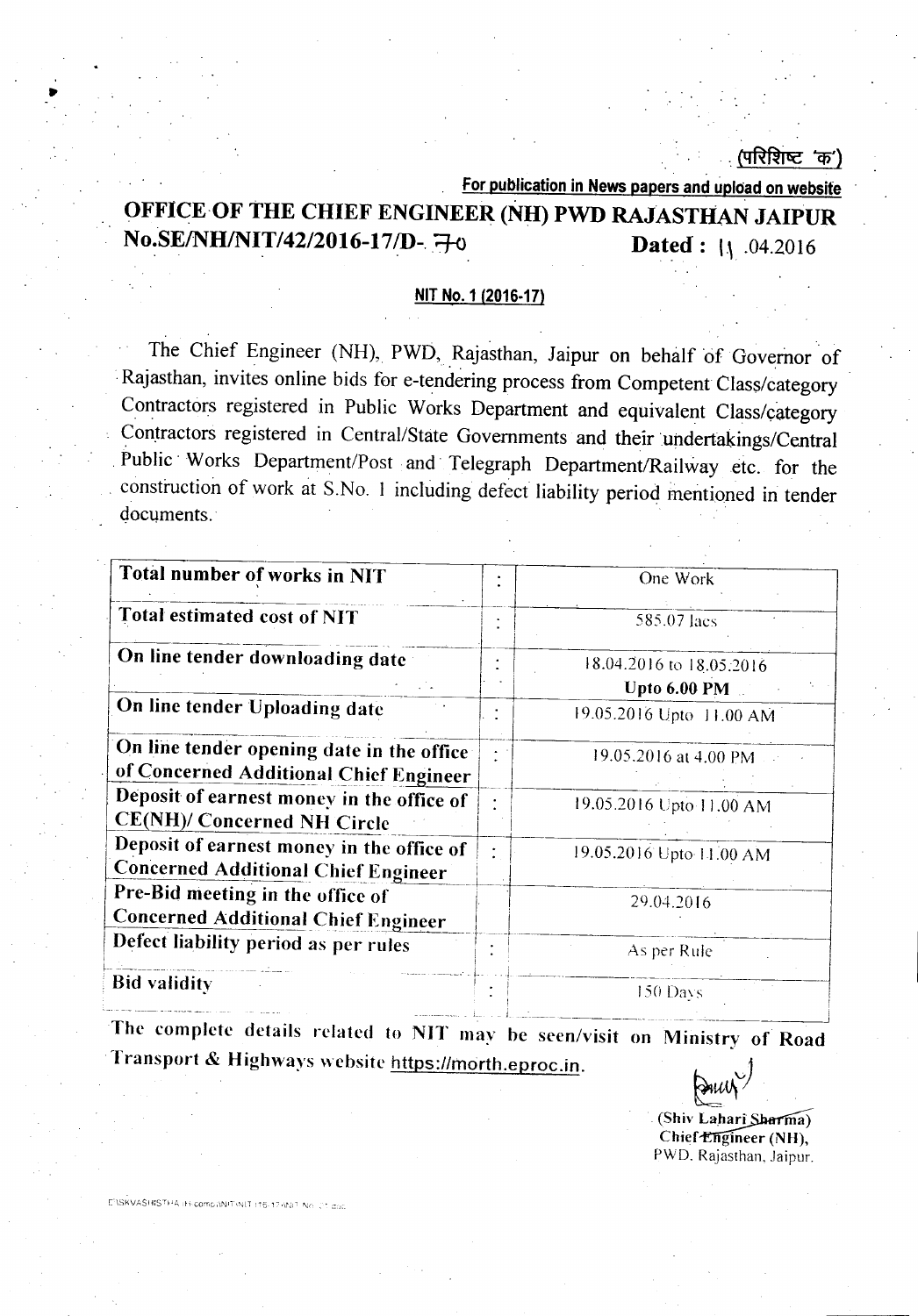#### अपलोड करने हेतू (परिशिष्ट<sup>,</sup> 'ख'

#### राजस्थान सरकार राष्ट्रीय उच्च मार्ग परियोजना राष्ट्रस्तरीय निविदा सूचना

# **बिड संख्या– 1/2016–17/डी– ने 0** दिनांक : 11 .04.2016

# ~m~ '1/2016-17 '. .

.~ \* ,<1\J'1I41C'1 ~Tc:--lI qft. 3lN <sup>~</sup> <sup>~</sup> -xJ\Jfl-fT7t <sup>~</sup> \* Cf>TlIT \* ~.~ >I1i?r 'if 3ifcl;o पैकेज के कार्य संख्या 1 के लिए के लिये राजस्थान सरकार में उपयुक्त श्रेणी में पंजीकृत संवेदकों और समकक्ष संवेदकों जो कि केन्द्रीय लोक निर्माण विभाग, डाक एवं तार विभाग, रेल विभाग एवं अन्य केन्द्र / राज्य सरकार एवं उनके उपकम में पंजीकृत . संवेदकों से ई--टेन्डरिंग प्रकिया द्वारा) ऑन लाइन निविदायें आमंत्रित की जाती है :--

| क. |                              |           |         |                  |             |                                |                  |
|----|------------------------------|-----------|---------|------------------|-------------|--------------------------------|------------------|
|    | कार्य का नाम                 | कार्य की  | धरोहरं  | निविदा शुल्क     | कार्य पूर्ण | डिमाण्ड ड्राफ्ट के पक्ष में    | निविदा प्राप्ति  |
| सं |                              | अनुमानि   | राशि    |                  | करने की     |                                | कार्यालय का नाम  |
|    |                              | त लागत    | लाखों   |                  | अवधि        |                                |                  |
|    |                              | लाखों में | में     |                  |             |                                |                  |
|    | $\overline{2}$               | 3         | 4       | `5               | 6           |                                | ∸8               |
|    | नये घोषित राष्ट्रीय          | 585.07    | एस.बी.  | स्टेशनरी चार्जेज | 7 माह       | पे एण्ड अकाउण्ट्स ओफिसर        |                  |
|    | राजमार्ग संख्या 325          |           | डी. की  |                  |             |                                | अतिरिक्त मुख्य   |
|    |                              |           |         | ক. 1000+         |             | एव परिवहन एवं<br>सडक           | अभियन्ता सानिवि, |
|    | पचपदरा—बालोतरा—सि            |           | धारा 16 | निविंदा शुल्क    |             | राजमार्ग मंत्रालय नई दिल्ली    | सम्भाग- जोधपुर   |
|    | वाना-जालोर-आहोर-             |           | के      | 5000+ 15% वेट    |             | एट नई दिल्ली राशि रू           |                  |
|    | साण्डेराव के 1.7 किमी.       |           | अनुसार  |                  |             | राशि रू<br>एवं<br>6900 ⁄ —     |                  |
|    | चिन्हित लम्बाई में सी.       |           | देय     |                  |             | 2000 / — महासचिव, इण्डियन      |                  |
|    | सी.पेबमेन्ट के द्वारा        |           |         |                  |             | रोड कांग्रेस नई दिल्ली के पक्ष |                  |
|    | दुर्घटना सम्भावित क्षेत्रों  |           |         |                  |             | में तथा राशि रू 1295 /-        |                  |
|    |                              |           |         |                  |             | मैसर्स सी1 इण्डिया प्रा लि.    |                  |
|    | एवं जालोर तथा आहोर           |           |         |                  |             | नई दिल्ली ई-पेमेन्ट द्वारा । ' |                  |
|    | कस्बे के निचले क्षेत्रों में |           |         |                  |             |                                |                  |
|    | र्स्पॉट इम्प्रूवमेन्ट का     |           |         |                  |             |                                |                  |
|    | कार्य                        |           |         |                  |             |                                |                  |
|    |                              |           |         |                  |             |                                |                  |

#### (अ) – सामान्य

- 1 राजस्थान सरकार वित्त विभाग (व्यय-नाा) के अनुसारण में रू. 1.50 करोड़ से 5.00 करोड़ की लागत के सडक कार्यो के लिये . पीटेशियल एसेसमेन्ट पद्धति अपनाई जावेगी। रू. 5.00 करोड से अधिक लागत के सडक कार्यों के लिए तकनीकी एवं वित्तीय बिड पद्धति अपनाई जावेगी जबकि रू. 1.50 करोड से कम लागत के कार्यों के लिये सिर्फ वित्तीय बिड होगी।
- 2. निविदा देने की शर्ते एवं अन्य विवरण किसी भी कार्य दिवस को कार्यालय समय में सम्बन्धित कार्यालय में देखे जा सकते हैं। 3. किसी निविदा को स्वीकार करने एवं बिना कारण बताये निरस्त करने के समस्त अधिका<mark>र सक्षम अधिकारी के पा</mark>स सुरक्षित
	- हैं। आर.पी.डब्ल्यू.ए.-100 की समस्त शर्ते मान्य होगी।

#### (ब) - बिडींग डाकूमेन्ट

- 1. निविदा प्रपत्र को इन्टरनेट साइट **"https://morth.eproc.in"** ~ से दिनांक 18.04.2016 को प्रातः 10 बजे से दिनांक 18.05. 201**6** को सांय 6.00 बजे तक डाउनलोड (download) कर सकते हैं।
- 2. (अ)निविदा प्रपत्र इलेक्ट्रोनिक फॉरगेट में बेव साइट "https://morth.eproc.in" पर निम्नानुसार दिनांक 19.05. 2016 को प्रातः 11.00 बजे तक जमा कराये जा सकतें हैं एवं प्राप्त निविदायें, इलेक्ट्रोनिक फॉरमेट में बेव साइट "https://morth.eproc.in" पर, संबंधित अतिरिक्त मुख्य अभियन्ता कार्यालय में उपस्थित निविदादाताओं या उनके प्रतिनिधियों के समक्ष दिनाक 19.05.2016 को सांय 04.00 बजे खोली जायेगी। .<br>यदि किसी कारणवश उस दिन अवकाश रहता है तो अगले दिन उसी समय -व उसी स्थान पर निविदायें खोली
	- जायेगी।
	- (ब) निविदा की समस्त प्रक्रिया ऑन लाइन होगी ।

SKVASHISTHA (H-compaNIT\NIT (16-17)WIT No. J\* doc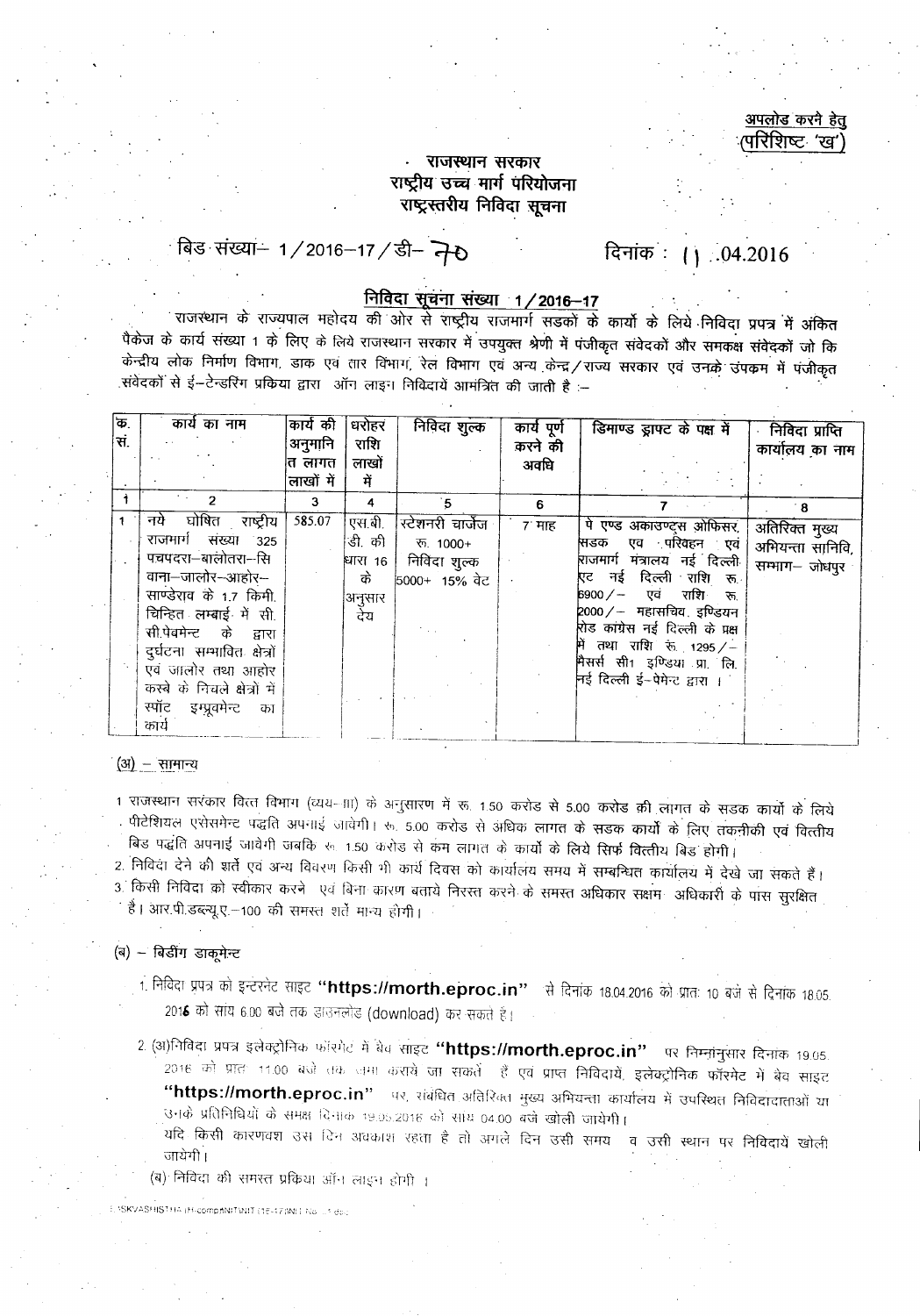(स) प्रीबिड मिटिंग का आयोजन संबंधित अतिरिक्त मुख्य अभियन्ता सार्वजनिक निर्माण विभाग के कार्यालय में दिनांक 29.04.2016 को प्रातः 11.00 बजे किया जायेगा। यदि किसी कारणवश उस दिन अवकाश रहता है तो अगले कार्य दिवस .<br>उसी समय व उसी स्थान पर प्री-बिड मिटिंग आयोजित की जावेगी। जिसमें निविदा की धारा 9.2 के अन्तर्गत दर्शाये उत्ता तनव व उत्ता स्थान पर प्रान्नाबंड मिटिंग आयोजित का जीवंगा। जिसम निर्विदा की धारी 9.2 के अन्तर्गत दर्शाये<br>अनुसार विभिन्न मुद्दों एवं प्रश्नों के उत्तर दिये जावेंगे। साथ ही बेवसाईट पर भी अपनी क्वेरिज दि. 29.04.2016 को जनुसार विनि<sup>51</sup> पुरुष ९५ प्रश्ना के उत्तर दिये जावने। साथ ही बेवसाइट पर भी अपनी क्वेरिज दि. 29.04.2016 र<br>11.00 बजे तक भेज सकते हैं।

(द)तकनीकी निविदा में सफल निविदाताओं के वित्तीय निविदा प्रपत्र इलेक्ट्रोनिक फारमेट में बेवसाईट "https://morth.eproc.in" पर संबंधित अतिरिक्त मुख्य अभियन्ता कार्यालय में खोली जायेगी। जिसके लिए समय एवं दिनांक सफल निविदा दाताओं को संबंधित अतिरिक्त मुख्य अभियन्ता द्वारा सूचित कर दिया जाएगा।

- 3 निविदा प्रपत्र को वेबसाईट **"https://morth.eproc.in"** पर देखा जा सकता है। निविदा प्रपत्र में निविदाकर्ता के लिए योग्यता सूचना तथा निविदाकर्ता की पात्रता, प्लान, स्पेसिफिकेशन, ड्राइंग विभिन्न कार्यों की मात्रा एवं दरों का विवरण, नियम, शर्तें एवं अन्य विवरण वर्णित है।
	- , PfRl<:I<:ldl <sup>~</sup> Wl?IT. *em ~~* **download** 'Cl'R <sup>~</sup> *t* **<sup>I</sup> Pffc1GIGldl &m <sup>~</sup> <sup>~</sup> <sup>~</sup>** cf; <sup>~</sup> f.!lfctGT,~ डिमाण्ड ड्राफ्ट के रूप में सम्बन्धित कार्यालय अधिशाषी अभियन्ता सा.नि.वि. रा.रा.मार्ग खण्ड— बाडमेर में निविदा खोलने की<br>तिथि तक जमा कराना आवश्यक है।
	- निविदा प्रपत्र के साथ निविदा खोलने की तिथि तक उपरोक्त सारणी के कॉलम संख्या 4 में दर्शायी गयी धरोहर राशि कार्य संख्या एक के लिये अधिशाषी अभियन्ता, सा.नि.वि. रा.रा.मार्ग खण्ड— बाडमेर के पक्ष में भुगतान योग्य संलग्न करनी होगी धरहिर सीश निर्विदा प्रपत्र में दर्शाई गई किसी भी विधि से मान्य होगी एवं इसकी वैद्यता निविदा स्वीकृति की वैद्यता तिथि से पैतालीस (45) दिन अधिक होगी।

#### 5. <u>ई-टेन्डरिंग के लिये</u> निविदा दाता हेतु निर्देश

- 31. सभी निविदाओं को तृतीय श्रेणी का डिजिटल हस्ताक्षर प्रमाण पत्र देना होगा (जो कि बिड में जिस व्यक्ति का नाम ·होगा वह हस्ताक्षर करेगा) जो लाईसेन्सघारी से सत्यापित होगा। (लाईसेन्स ध़ारी सीण्एस की लिस्ट "http://www.ccagov. in" पर देखा जा सकता है।)
- ब. ई-टेण्डरिंग में भाग लेने वाले निविदाओं को अपनी फर्म का रजिस्ट्रेशन **"https://morth.eproc.in"** रजिस्टर करवाना होगा। जिसका यूजर आई.डी. एवं पासवर्ड का वार्षिक शुल्क रू. 2247/- (सभी कर सहित) मैसर्स सी-1 इण्डिया प्राईवेट लि. नई दिल्ली के नाम केडिट कार्ड /डेबिट कार्ड (मास्टर कार्ड व विजा कार्ड मात्र) से ई--भुगतान किया जा सकेगा। जिसकी वैधता अवधि रजिस्टेशन ऑन लाईन करने से एक वर्ष होंगी।
- स. ई-टेण्डर की सभी पूर्ण निविदायें सडक परिवहन एवं राजमार्ग मंत्रालय की बेवसाईंड **"https://morth.nic.in"** दिनांक 18.04.2016 को प्रातः 10 बजे से दिनांक 18.05.2016 को सांय 6.00 बजे तक निःशुत्व<br>देखी जा सकती हैं।
- .<br>द. ई—टेण्डरिंग में भाग लेने वाले सभी निविदाता को प्रार्थना पत्न प्रोसेसिंग <mark>फीस के लिए आमंत्रित कार्यों की सूची के</mark> कॉलम नं. 7 के अनुसार मैसर्स सी-1 इण्डिया प्राईवेट लि. के पक्ष मे ईं-भुगतान कराना होगा।
- य, ई—टेण्डर निविदायें सडक परिवहन एवं राजमार्ग मंत्रालय की बेक्साईड **"https://morth.eproc.in"** पर -दिनांक 18.04.2016 को प्रातः 10 बजे से दिनांक 18.05.2016 को सांय 6.00 बजे तक निःशुल्क देखी जा सकती हैं।

#### निम्नलिखित बातें ध्यान देने योग्य है:--

- (अ) बिड जमा कराने के दिनांक से कम से कम एक महीने तक रजिस्ट्रेशन मान्य होना चाहिये।
- (ब) रजिस्ट्रेशन मान्य होने के अवधि के दौरान ही बिड़ जमा कराना चाहिये।
- (स) बिरु डौक्यूमेन्ट के सम्बन्ध में संशोधन / रपष्टीकरण गौर्थ के ई—टेण्डर पोर्टल <u>https://morth.eproc.in</u> पर<br>| देखा जा सकता है।
- (द) यदि फर्म / संयुक्त उपक्रम मौर्थ के ई टेण्डर पोर्टल https://morth.eproc.in पर पहले से ही पंजीकृत हो एव पंजीकरण की अवधि समाप्त नहीं हुई हो तो फर्म⁄ संयुक्त उपकम को नया पंजीकरण कराने की आवश्यकता<br>नहीं है। नहीं है।

.<br>\ISKVASHISTHA (H-comp<sup>i</sup>NIT\NIT (16-17)\NIT Ne (21 do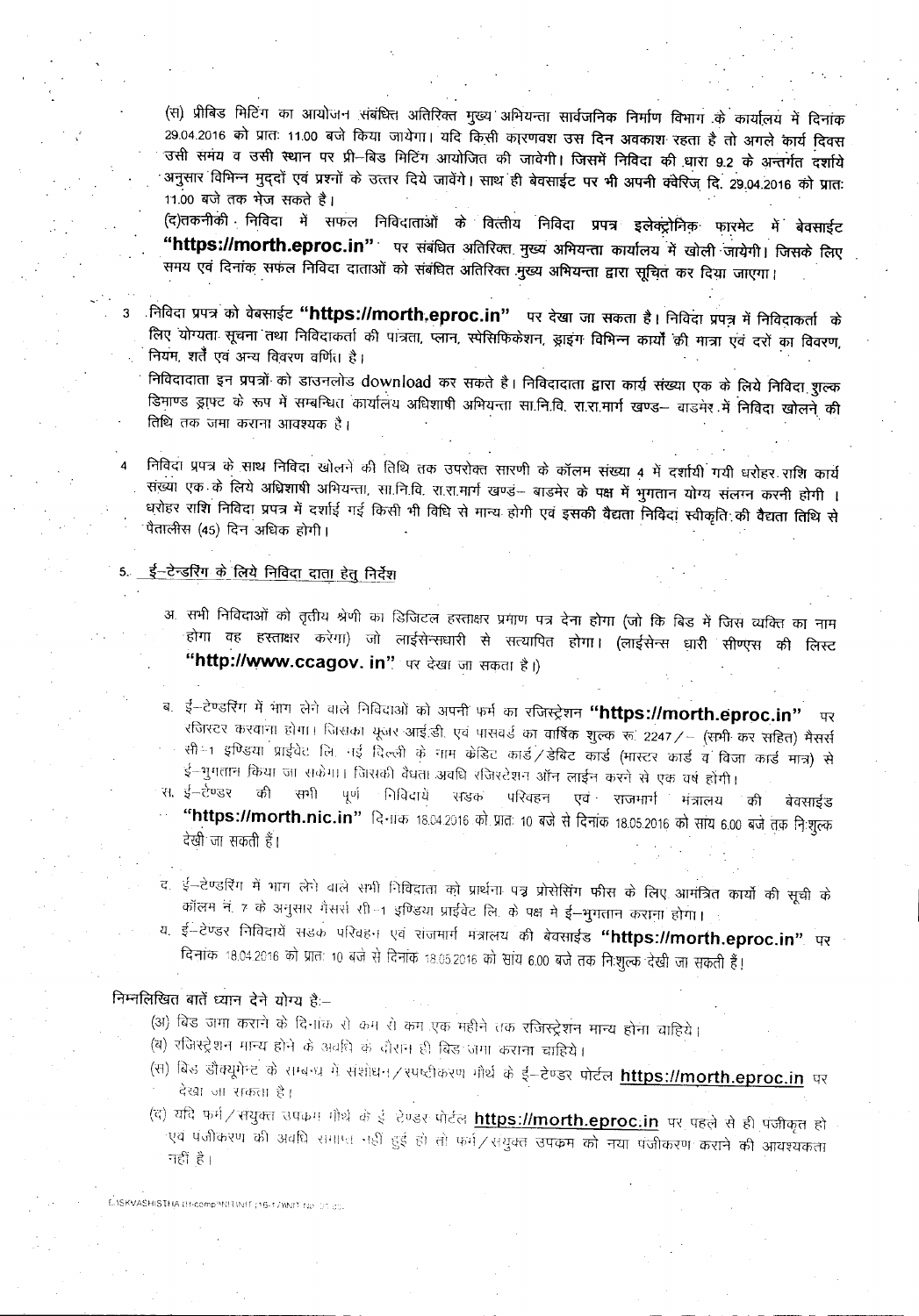निविदा सूचना इटरनेट साइट "https://morth.eproc.in" पर उपलब्ध है ।

अन्य विवरण निविदा प्रपन्नों में उपलब्ध हैं।

.(शिव लहरी शमा) मुख्य अभियन्ता (एनएच) सा0नि0वि0, राज0, जयपुर

दिनांक  $\sqrt{ }$  04.2016

प्रतिलिपि निम्न को सूचनार्थ एवं आवश्यक कार्यवाही हेतु प्रेषित हैं :-

1. प्रमुख शासन सचिव सा0नि0वि0, राज0,जयपूर।

क्रमांकः— अधी अमि / एन.एच. / निविदा / 2016—17 / 42 / डी— नि- $\bigcirc$ 

2. शासन सचिव सा0नि0वि0, राज0,जयपूर | ...

3. मुख्य अभियंता, सा0नि0विभाग राज0 जयपुर / मुख्य अभियंता(भवन),मुख्य अभियंता(पी.एम.जी.एस.वाई.), मुख्य अभियंता(एस. एस.), सा0नि0वि0, राज0, जयपुर ।

4. जतिरिक्त मुख्य अभियन्ता, सा0नि0वि, जोन—ा, जयपुर—ा, /अजमेर / उदयपुर / जोधपुर / कोटा / बीकानेर / भरतपुर ।

5.. 3Ilftafl1T~. wo~ofcto. 1;!'1 ~cj ';10 :... (wrm ~) I. . . .

6. अधीक्षण अभियन्ता (रा.रा.) / सी.ए.ओ. (रा.रा.) / प्रशासनिक अधिकारी (वर्क्स) / मुख्य अभियंता कार्यालय, राजस्थान जयपुर। 7. अधिशाषी अभियंता, सा0नि0वि0, एन एच खण्ड बाडमेर।

8. . अध्यक्ष, राजस्थान बिल्डर्स एसोसिएशन, जयपूर<sup>ं</sup>।

9. अध्यक्ष, जयपुर बिल्डर्स एसोसिएशन, सार्वजनिक निर्माण विभाग परिसर, जयपुर।

10. ए0सी0पी0, कार्यालय मुख्य अभियंता, सा0नि0विभाग,राज0,जयपुर को निविदा अपलोड करने हेतु।

11. नोटिस बोर्ड / लेखा शाखा / संबंधित लिपिक (NH)/ तकनीकी प्रकोष्ट / कार्यालय प्रति / मास्टर फाईल / गार्ड फाईल।

(शिव लेहरी शर्मा) मुख्य अभियन्ता (एनएच) सा0नि0वि0, राज0, जयपुर

.~

**ISKVASHISTHA (H-comp)INITINIT (16-17)INIT No CT do**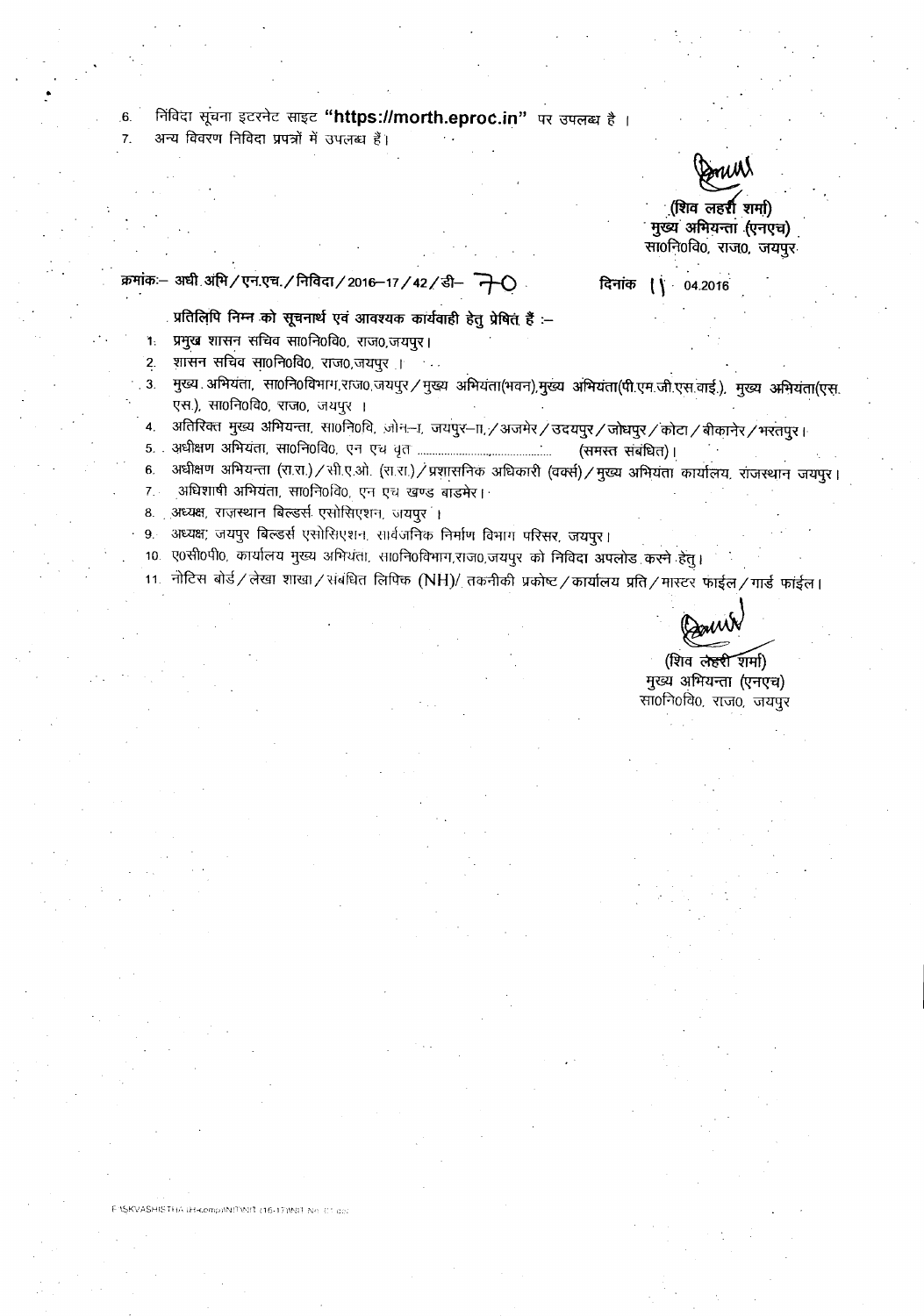#### GOVERNMENT OF RAJASTHAN NATIONAL HIGHWAY PROJECT INyrrA TIONS FOR BIDS (IFB) NATIONAL COMPETITIVE BIDDING

BID No. - 1/2016-17/D- ~ O

### NIT No. 1 (2016-17)

. The Chief Engineer (NH), PWD, Rajasthan, Jaipur on behalf of Governor of Rajasthan, invites online bid for e-tendering process from Competent Class/category Contractors registered in Public Works Department and equivalent Class/category Contractors registered in Central/State Governments and their undertakings/Central Pubiic Works Department/Post and Telegraph Department/Railway etc. for the construction of work at S.No. 1 including defect liability period mentioned in tender documents.

TABLE

| Sr.<br>No. | Name of Work                                                                                                                                                                                                                                                                                                                                                                                       | Approxi<br>mate<br>Value of<br>Work<br>(Rs.<br>in Lacs) | *Bid<br>Securi<br>tv (Rs.<br>in<br>Lacs)  | Cost of<br>Document (Rs.)                                                              | Period<br>of<br>Complet.<br>ion | Tender Cost DD in favour of<br>and payable at                                                                                                                                                                                                                                                                                                                                 | Office for receipt<br>of tender |
|------------|----------------------------------------------------------------------------------------------------------------------------------------------------------------------------------------------------------------------------------------------------------------------------------------------------------------------------------------------------------------------------------------------------|---------------------------------------------------------|-------------------------------------------|----------------------------------------------------------------------------------------|---------------------------------|-------------------------------------------------------------------------------------------------------------------------------------------------------------------------------------------------------------------------------------------------------------------------------------------------------------------------------------------------------------------------------|---------------------------------|
|            | $\overline{2}$                                                                                                                                                                                                                                                                                                                                                                                     | $\mathbf{3}$                                            | 4                                         | $5 -$                                                                                  | 6                               |                                                                                                                                                                                                                                                                                                                                                                               |                                 |
|            | Spot<br>improvement by<br>providing<br><sub>CC</sub><br>pavement <sup>1</sup><br>(improvement of<br>accident<br>prone<br>location & low<br>laving<br>town<br>portion of Jalore<br>and<br>Ahore,<br>District Jalore) in<br>identified length<br>of 1.7 km on<br>declared <sup>®</sup><br>'newly<br>NH-325<br>Pachpadra-<br>Balotra-Siwana-<br>Jalore-Ahore-<br>Sanderao in the<br>State<br>$\alpha$ | 585.07                                                  | As per<br>Clause<br>$16$ of<br><b>SBD</b> | Stationery<br>Charges Rs.<br>$1000.00 +$<br>tender cost Rs.<br>$5000.00 + 15\%$<br>Vat | 7<br>Months                     | Rs. 6900/- In favour of Pay & Addl. Chief<br>Accounts Officer, Ministry of Engineer, PWD,<br>Road Transport and Highway Zone-Jodhpur<br>Payable at New Delhi and Rs.<br>2000/7 DD in favour of<br>Secretary General Indián Road<br>Congress New Delhi payable at<br>New Delhi and Rs. 1295/- in<br>favour of M/s C1 India Pvt. Ltd<br>New Delhi through e-payment<br>gateway. |                                 |
|            | Rajasthan.                                                                                                                                                                                                                                                                                                                                                                                         |                                                         |                                           |                                                                                        |                                 |                                                                                                                                                                                                                                                                                                                                                                               |                                 |

#### (A) : General

I. In concurrence of Finance Department (Exp.lll) Government of Rajasthan. system of potential bids shall be adopted for Road works costing Rs. 1.50 crores to Rs. 5.00 crores. For Works costing more than Rs 5.00 crores. system of Technical Bids & Financial Bids shall be adopted, while for works costing less than Rs1.50crore. there will only be Financial Bid.

2; The terms. conditions and other details of tender may be seen on any working day during working hours in the concerned office.

3. The Competent Authority reserves the right to accept or reject any tender without assigning any reason. All terms and conditions of R.P.W.A.-100 shall be acceptable.

#### (B): Bidding Documents.

1. Bidding documents can be downloaded from internet website "https://morth.eproc.in" from 10.09 NAT on 18.04.2016 to 6:00 PM on 18.05.2016.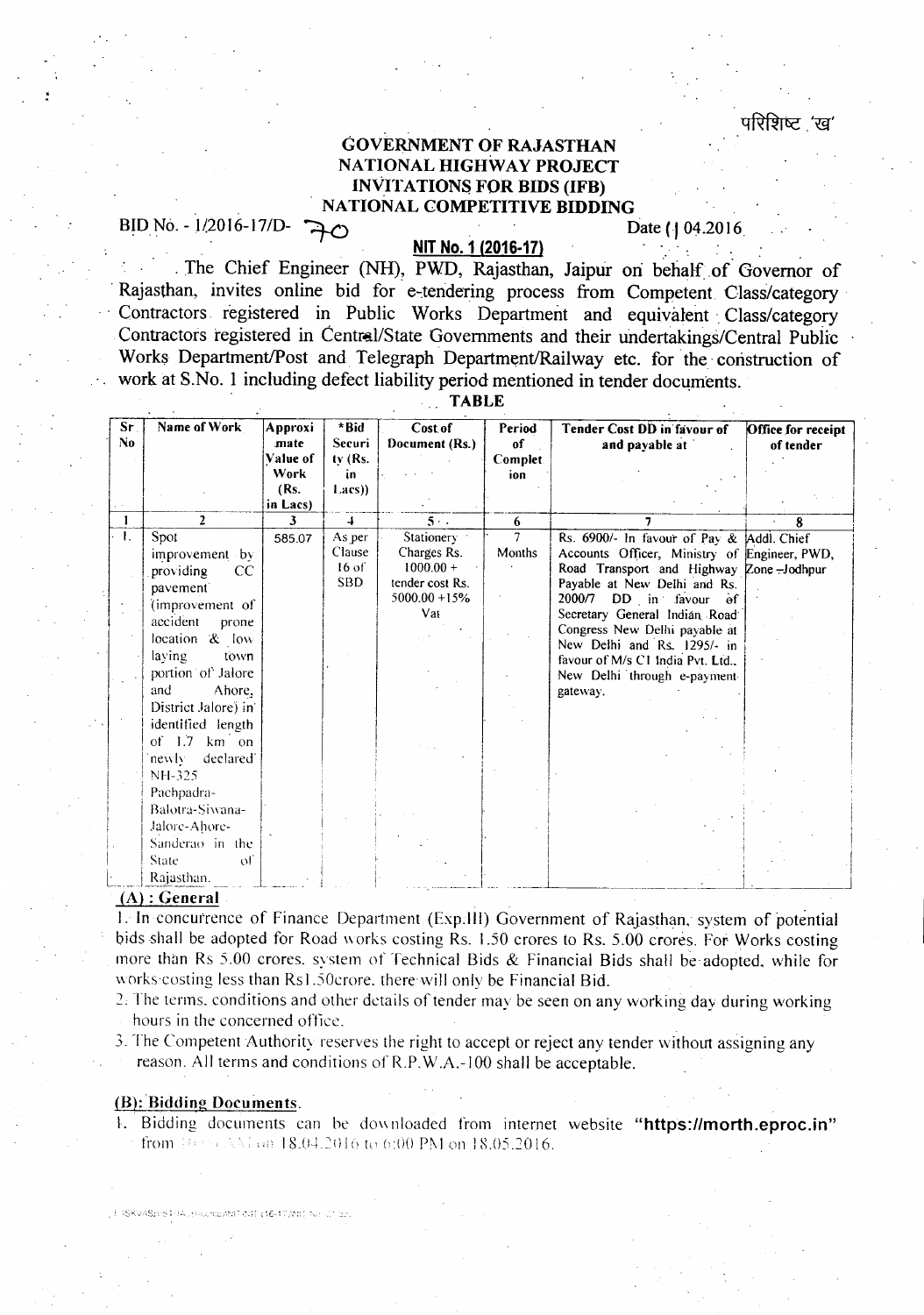2. (a) Bids must be deposited online in electronic format on website **https://morth.eproc.in** up to . 11.00 hrs on 19.05.2016, the technical bids as received will be opened 'at 16.00 hrs in the presence of the bidders who wish to attend; on 19.05.2016.

If the office happens to be closed on the date of opening of the bids as specified, the bid will be opened on the next working day at the same time and venue.

#### 2(b)Total bidding process will be online.

•

 $2(c)$  A pre bid meeting will be held on 29.04.2016 at 11.00 Hours in the office of the Addl. Chief Engineer, PWD Zone concerned as per column 8 to clarify the issue and to answer questions on any matter that may be raised at that stage as stated in Clause 9.2 of "Instructions to Bidders" of the bidding document. If the office happens to be closed on the date of pre bid meeting as specified, the pre bid meeting will be held on the next working day at the same time and venue. The queries can be sent on website also upto 11.00 AM on 29.04.2016.

2(d) Financial' bids of successful bidders in technical bids will be opened on website "https://morth.eproc.in" in the office of concerned Addl. Chief Engineer. The time and date of opening will be communicated to concerned bidder by ACE.

3. Bid document can be seen at website "https://morth.eproc.in" Bid documents contain qualifying criterion for bidders. plan, specification, drawing, Bill of Quantities, rules, conditions and other details.

Bidders can download these documents. Bidders must deposit the cost of document in demand draft in favour of Executive Engineer. PWp. NH On Harmer for work at SN. I before date of bid opening.

4. Bids must be accompanied by security of the amount specified for the work incolumn 4 of table mentioned above, payable at and drawn in favour of Executive Engineer, PWD, NH On: Banner for work at SN. 1 up to opening date of bids. Bid security will have to be in any one of the forms as specified in the bidding document and shall have to be valid for 45 days beyond the validity of the bid.

#### 5. Instruction to Bidders regarding e-tendering process:

- . (a) It *is* mandatory for all the applicants to have class-Ill Digital Signature certificate (in the name of person who will sign the BID) from any of the licensed certifying Agency (Applicants can see the list of licensed CA's from the link http://www.cca.gov.in) to participate in e-tendering of MaRTH.
- (b) To participate the e-tendering submission, it is mandatory for the applicants to get registered their firm/joint venture with e-tendering portal of MoRTH https://morth.eproc.in to have user ID & password which has to be obtained by submitting an annual registration charges of INR 2247/- (Inclusive of all taxes) to M/s C1 India Pvt. Ltd., New Delhi through epayment gateway using Credit Card *I* Debit Card (Master Card and Visa Card only) or net banking. Validity of the online registration is <sup>1</sup> year.
- (c) The complete BID document can be viewed/downloaded free of cost from e-tender portal of MoRTH http://www.morth.nic.in or e-tender portal of MORTH https://morth.eproc.in from 10:00 AM on 18.04.2016 to 6:00 PM on 18.05.2016.
- (d) To 'participate in Bid. applicants 'have to pay INR as shown against work in column No.7 towards application processing fee (non-refundable) to *Mis* C I India Pvt Ltd against Tender Processing Fee through E-Payment gateway.
- (e) Bid can be requested from e-tender portal of MORTH **https://morth.eproc.in** from  $10:00$  $\land$  M on 18.04.2016 to 6:00 PM on 18.05.2016.

#### Following may be noted

ASKMASHIS DEALER complete? Wat L16, 12:000 F.N.L. (11)

- (a) Registration should be valid at least up to one month after the date of submission of BID.
- (b) BID can be submitted only during the validity of their registration.
- (e) The amendments.clarifications to the BID document. if any. will be hosted on the MORTH portal e-tender portal of MORTH https://morth.eproc.in.